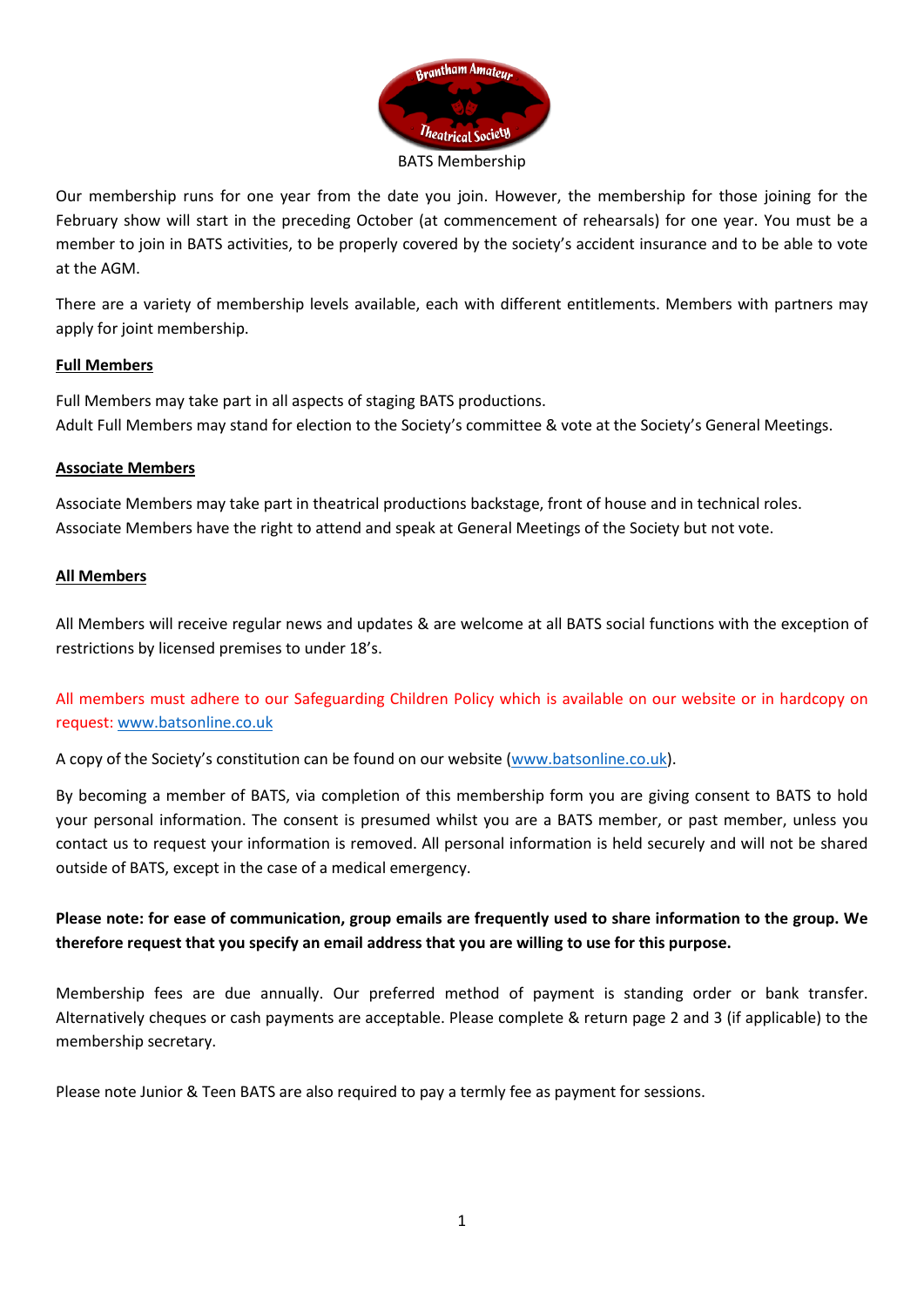### **Members Details:**

### **Member One:**

| <b>Additional Members:</b> |  |
|----------------------------|--|
|                            |  |
|                            |  |
|                            |  |
|                            |  |
|                            |  |
|                            |  |
|                            |  |
|                            |  |
|                            |  |
|                            |  |

## **Please select the type of membership you require below:**

| <b>Membership Type</b>                               | Cost | <b>Number Required</b> |
|------------------------------------------------------|------|------------------------|
| <b>Full Adult Membership</b>                         | £20  |                        |
| Joint Adult Membership                               | £30  |                        |
| Associate Membership                                 | £10  |                        |
| Joint Associate Membership                           | £15  |                        |
| Full Child Membership (Aged 18 & under)              | £10  |                        |
| Family Membership (2 Full Adults & up to 3 children) | £40  |                        |
| Additional Children (Family Membership)              | £5   |                        |

#### **Total Cost of Membership Fees owed:**

# **Please select payment type:**

□ Cash

- Cheque (Made Payable to BATS)
- Bank Transfer (Sort code: 30-94-55 / Account Number: 00436802)
- □ Standing Order (Sort code: 30-94-55 / Account Number: 00436802)